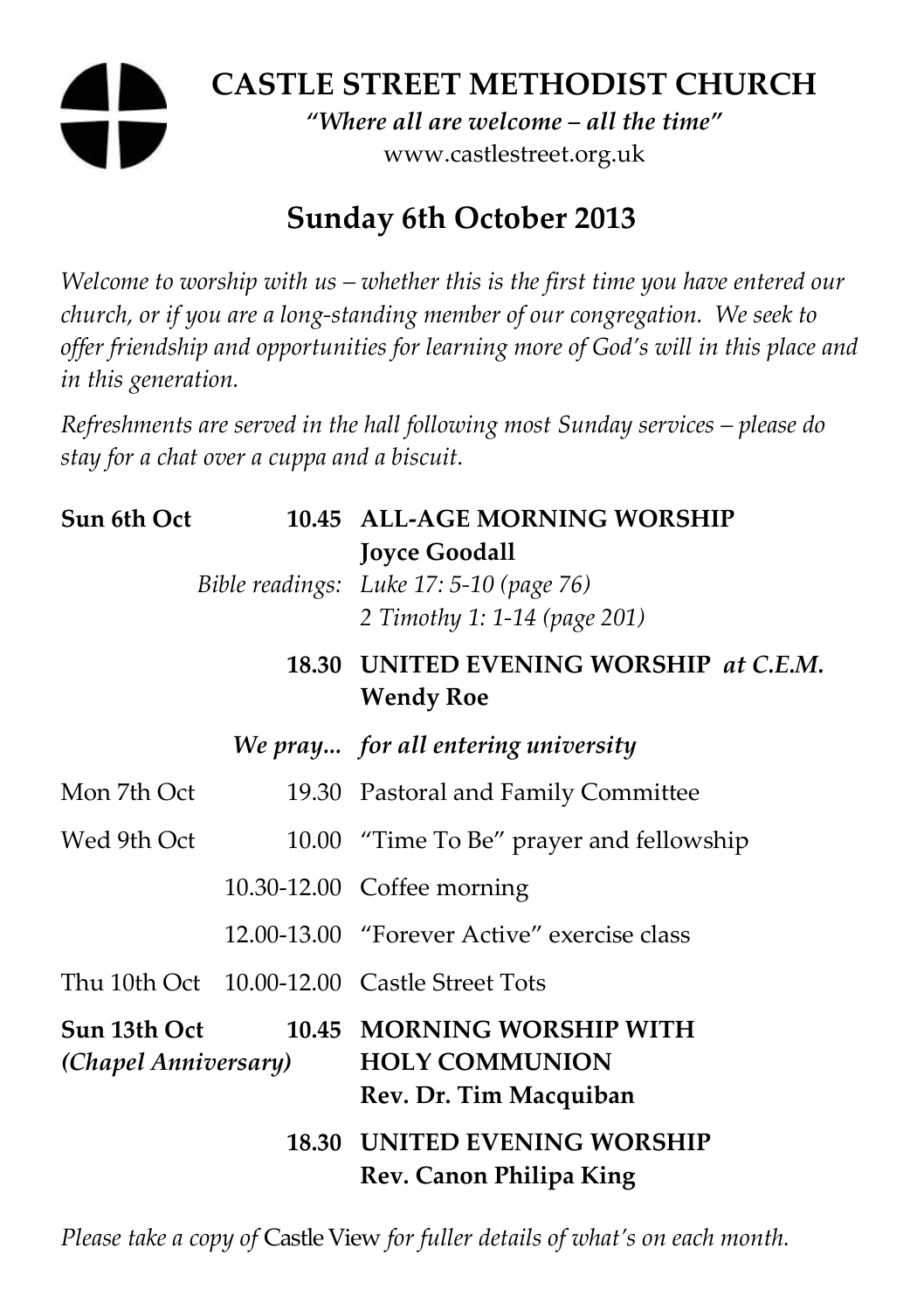## **Norman Chapman, RIP**

We are sad to announce that Norman Chapman died on Tuesday morning last week. Details of his funeral will be publicised when they are finalised.

+\*\*\*\*\*\*\*

## **October** *Castle View*

We apologise that production of the October edition of *Castle View* has been delayed by illness. It is hoped to produce something for next week, or at least have paper copies of the various rotas that appear in it.

+\*\*\*\*\*\*\*

## **"Big Issues" series at Histon: Cambridge Food Bank**

The second of this year's "stimulating and sometimes controversial series of evenings to challenge your thinking" at Histon Methodist Church takes place this Thursday (10th October). Fran Foreman will talk about the Cambridge Food Bank, a charity which we at Castle Street support. As usual, coffee and tempting desserts will be served from 7pm, with the presentation itself starting at 7.30pm. The programme for October and November can be found on Histon's pages on the circuit website (see www.cambridgemethodistcircuit.org.uk/churchesHistonDiary.htm).

#### +\*\*\*\*\*\*\*

## **Romsey Mill Annual Thanksgiving Service**

This is to take place on Thursday (10th October) in the Romsey Mill Centre, Hemingford Road (on the corner with Mill Road), starting at 7.30pm. It's an opportunity to come together and thank God for his faithfulness in Romsey Mill's continuing work with young people, children and families in Cambridgeshire. All are warmly invited to hear the latest news from Romsey Mill and join in as we worship God together.

#### +\*\*\*\*\*\*\*

## **Riding Lights Theatre Company –** *A Different Drum*

Full of life and colourful music, this play imagines how different the world could be if we responded unswervingly to the golden rule – "Do unto others as you would have them do to you." It is to be performed at Huntingdon Methodist Church tomorrow evening (Monday 7th October) at 7.30pm. Full details were on last week's notice sheet, but tickets cost £10 each and can be obtained from Lorraine Hartley (tel.: (01480) 464 989 or e-mail: loraine.h@icloud.com). See also www.ridinglights.org/drum.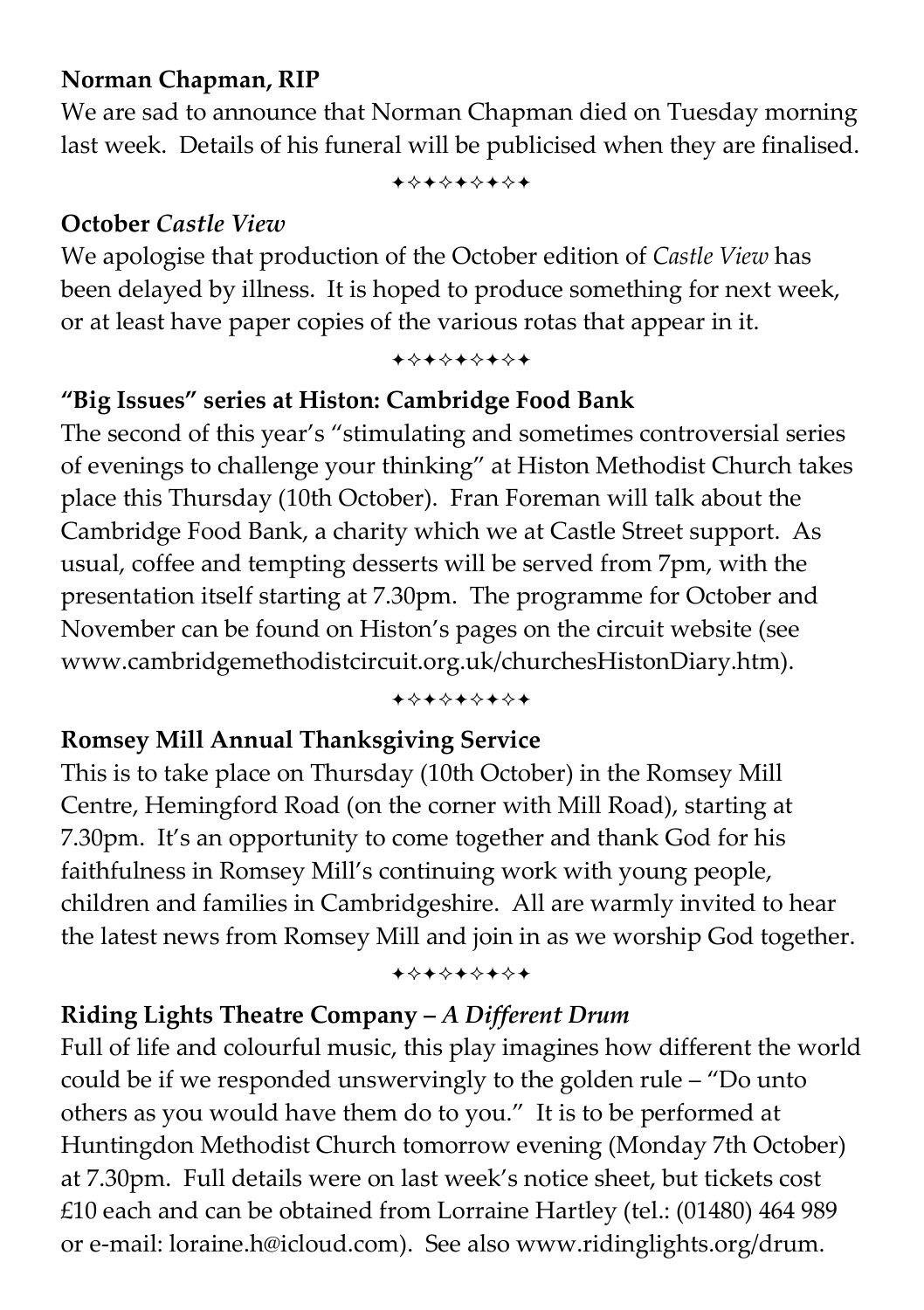## **"A Faith to Live By" – Why should we bother with John Wesley?**

Methodism traditionally looks back to John Wesley as the founder. Is that a good thing? Is it misleading? Is it distracting from the job of sharing the gospel today? Is it ecumenically embarrassing? Do we really know what we are talking about when we trot out his name? Revd. Dr. Brian Beck – a past President and former Secretary of the Methodist Conference – will attempt to answer those questions next Sunday evening (13th October) at 6.30pm at Haslingfield Methodist Church.

+\*\*\*\*\*\*\*

## **Cambridge City Foodbank film**

The Cambridge City Foodbank is presenting *Poor kids*, a film made for BBC2 by Bafta award winning director Jezza Neumann at the Arts Picturehouse on Monday 14th October at 7pm. The showing will be followed by a Q&A session between the director and David Maher, Vicar of The Church of the Good Shepherd in Arbury.

The hour-long film shows how poverty blights the lives of four children through lack of food, bullying, bad living conditions. Their stories are told directly by them, accounts which are articulate and moving. Booking starts on 8th October – call 0871 902 5720 or book on-line through the Arts Picturehouse Cambridge website. Please book early – it will be moved into a larger screening room on the basis of early booking numbers.

+\*\*\*\*\*\*\*

### **Haslingfield charity fair – Saturday 16th November**

Would you like to raise money for your favourite registered charity? Then why not apply for a stall at this year's Charity Fair at Haslingfield Methodist Church on Saturday 16th November between 11am and 2pm. This could be an opportunity to sell Christmas items, or perhaps you have an original fundraising idea. There is no charge for a stall.

For an application form for a stall, please contact either Brenda Horrell (tel.: (01223) 207 569, e-mail: brendahorrell@rocketmail.com) or Christine Kipping (tel.: (01223) 870 227, e-mail: grahamkipping@aol.com).

The Fair was a great success last year and the combined total raised was over £1,500 – and everyone enjoyed the refreshments that were on offer! With your support, this year's event could be even better.